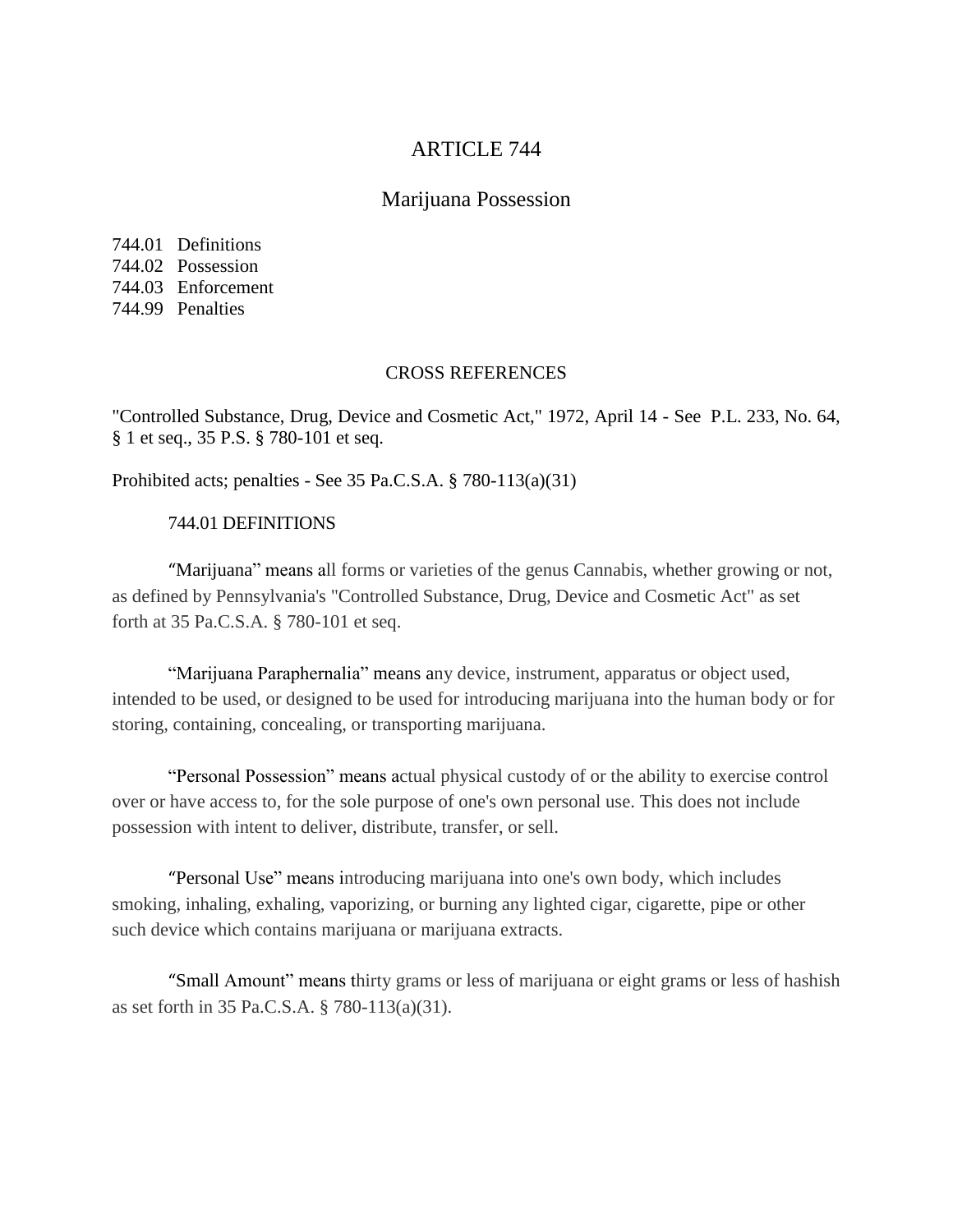### 744.02 POSSESSION

#### a. Personal Possession or Personal Use of Small Amounts of Marijuana.

- (1) So long as marijuana shall be listed as a controlled substance in the "Controlled Substance, Drug, Device and Cosmetic Act," 1972, April 14, P.L. 233, No. 64, § 1 et seq., 35 P.S. § 780-101 et seq., no person shall be in possession of a small amount of marijuana.
- (2) The following shall be summary offense violations of this section:
	- a. Personal possession of a small amount of marijuana; or
	- b. Personal use of a small amount of marijuana.

## b. Personal Possession of Marijuana Paraphernalia

- (1) So long as drug paraphernalia includes objects used in connection with marijuana possession or use in the "Controlled Substance, Drug, Device and Cosmetic Act," 1972, April 14, P.L. 233, No. 64, § 1 et seq., 35 P.S. § 780-101 et seq., no person shall be in possession of marijuana paraphernalia.
- (2) It shall be a summary offense violation of this section to be in personal possession of marijuana paraphernalia.

## 744.03 ENFORCEMENT

To the extent permitted by law, it is the intent that any revenue collected pursuant to this Article be evenly allocated to Bethlehem's Parks and Recreation Department for the various youth sports programs and to The City of Bethlehem Police Department for any community engagement projects or events.

## 744.99 PENALTIES

## a. Personal Possession

- (1) The penalty for a first violation in one (1) calendar year of personal possession of a small amount of marijuana shall be a fine of \$25.
- (2) The penalty for a second violation in one (1) calendar year of personal possession of a small amount of marijuana shall be a fine of \$50.